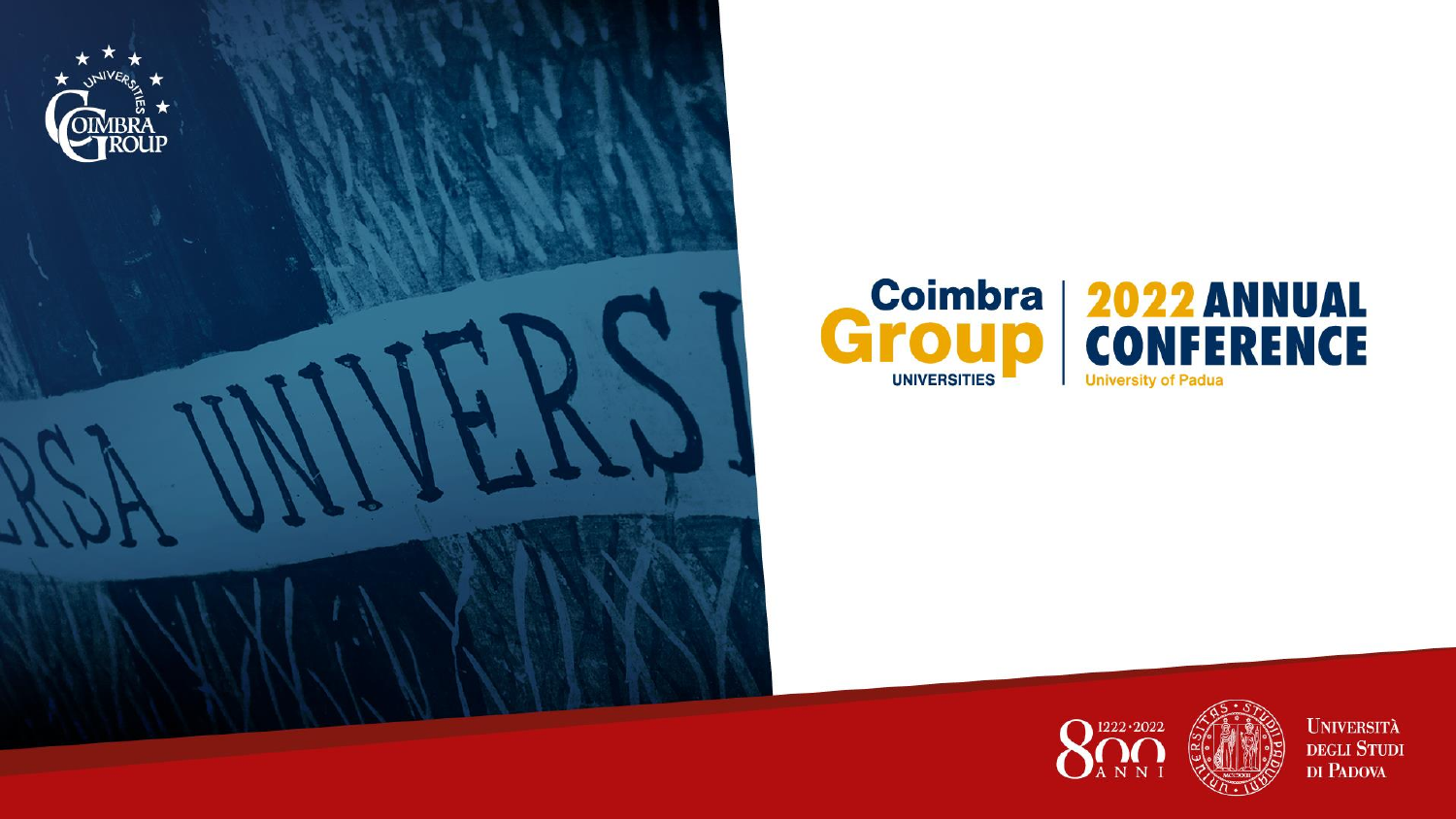

## **WORKING GROUPS HIGHLIGHTS**

Working Groups (by pillar of primary interest)

| <b>Research</b>                                                      | <b>Education</b>                                | <b>Outreach</b>                |
|----------------------------------------------------------------------|-------------------------------------------------|--------------------------------|
| <b>Research Support Officers</b>                                     | <b>Doctoral Studies</b>                         | <b>Heritage</b>                |
| <b>Social Sciences &amp; Humanities</b>                              | <b>Education Innovation</b>                     | <b>Development Cooperation</b> |
| <b>Life Sciences</b>                                                 | <b>Academic Exchange and</b><br><b>Mobility</b> | <b>Equality and Diversity</b>  |
| Science, Technology,<br><b>Engineering and Mathematics</b><br>(STEM) | <b>Employability</b>                            | <b>Latin America</b>           |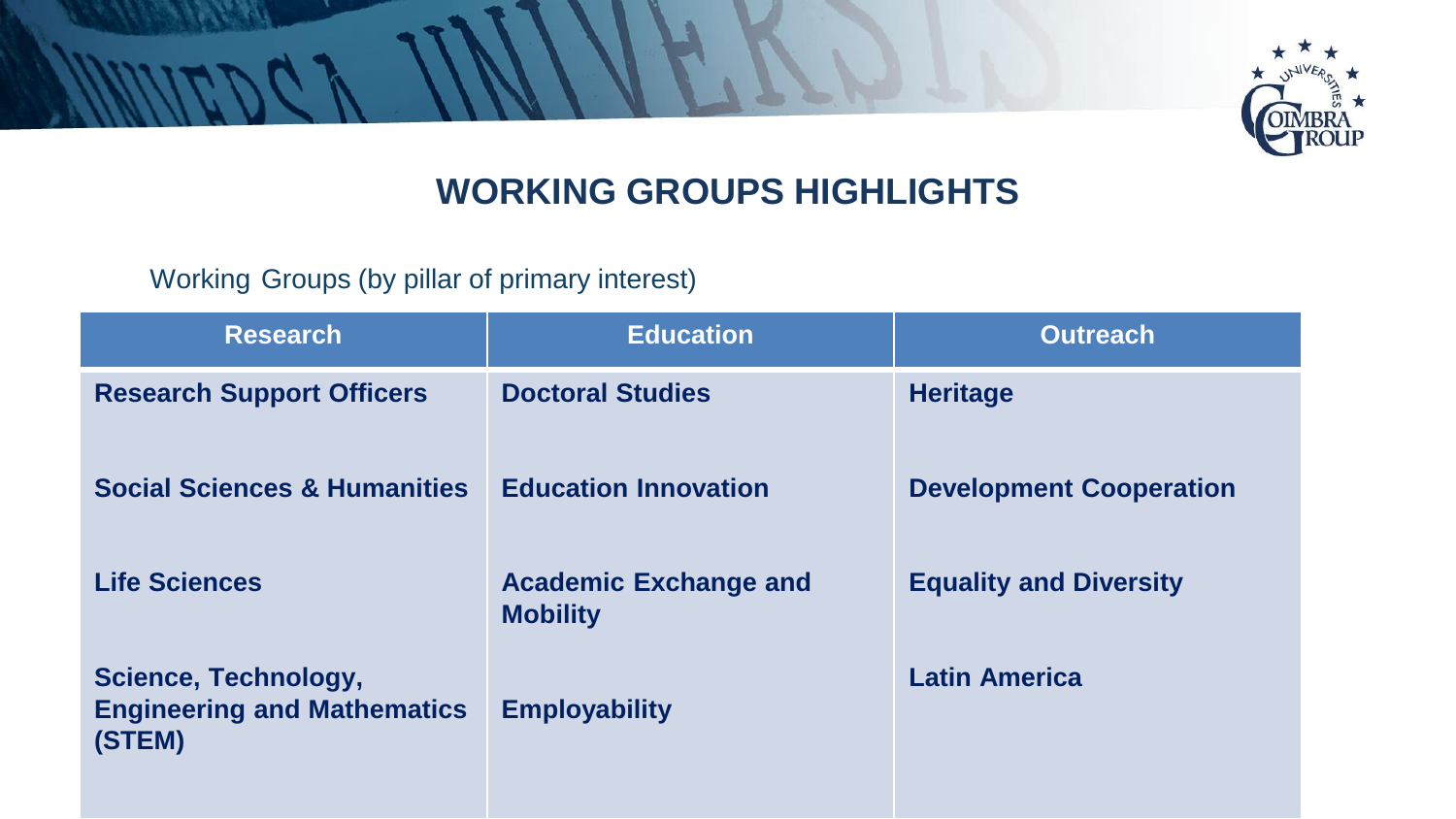

## **ACADEMIC EXCHANGE AND MOBILITY WG**



Enhancing and strengthening exchange of students and PhD students within **CG Student Exchange Network**



Promoting more **sustainable mobility** of CG students and staff (CG series)



Contributing to **qualitative development of Erasmus + Programme**



Monitoring exchange with UK universities after **Brexit**

Supporting **refugee** students and scholars to continue their studies and work at partner institutions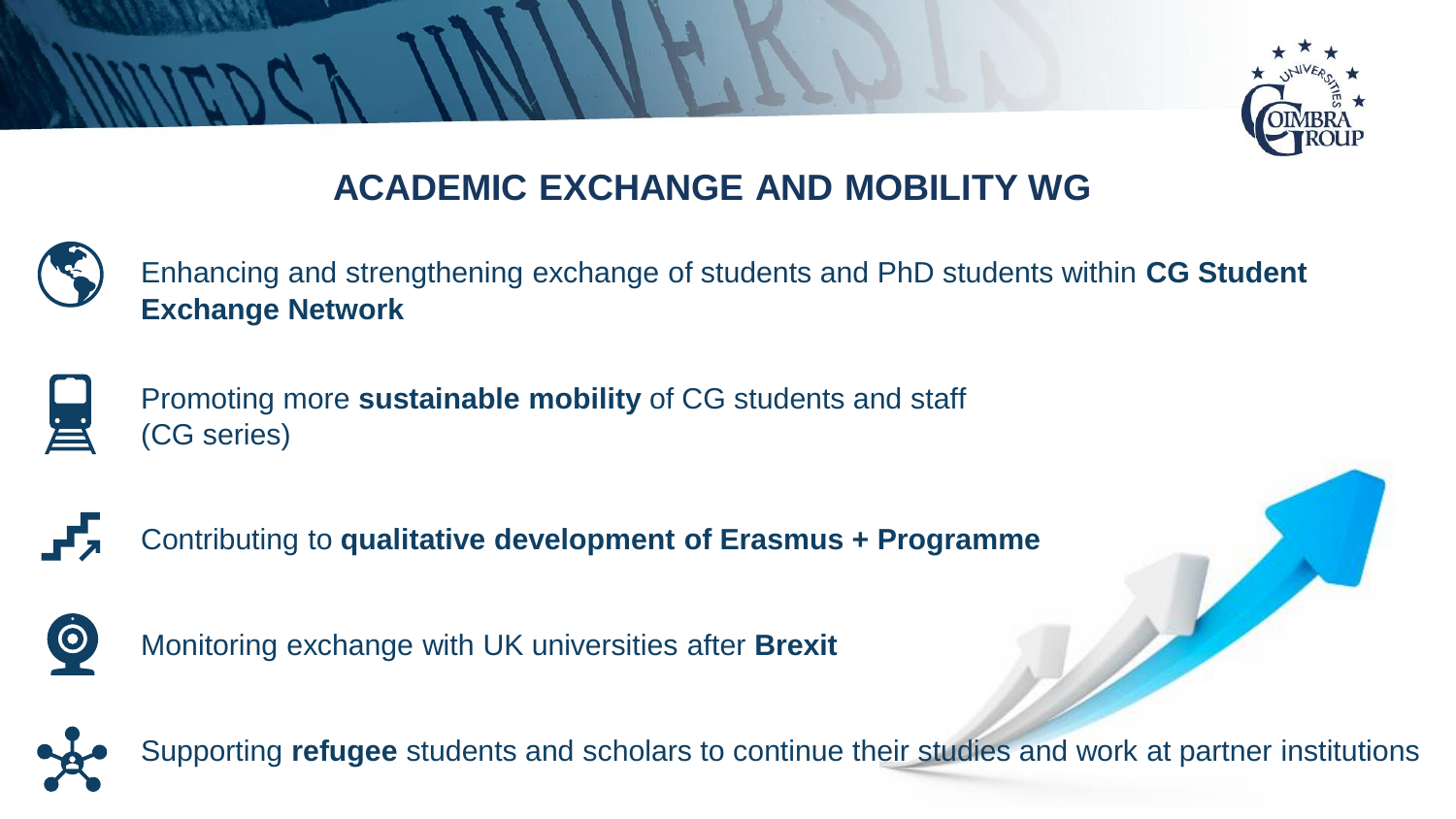

## **DEVELOPMENT COOPERATION WG**

#### **Priorities**

- Design of joint training courses and education programs
- Sharing knowledge and experience for development and cooperation
- Investigation on the role of universities as agents of development

### **Highlights**

- Master program in Peace & Conflict Studies
- Workshop series on Research Management
- Joint conference project with WG Heritage: [www.colonizedobjectsandbodies.eu](http://www.colonizedobjectsandbodies.eu/)

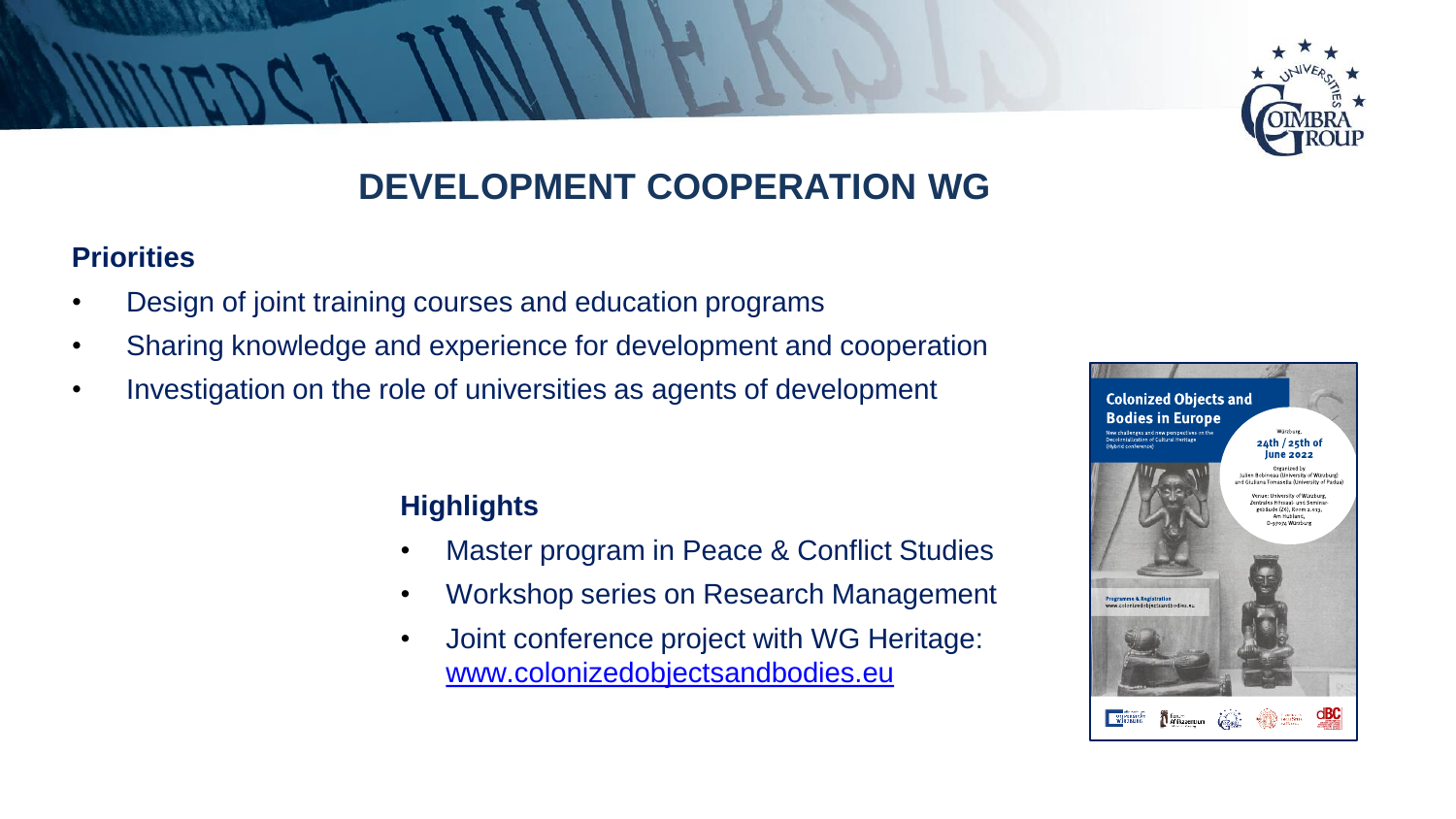# **IBRA**<br>ROUP

## **DOCTORAL STUDIES WG**

| New priority work streams                                                                                                                                                               |                                                                                                                          |                                                                                            |                              |  |
|-----------------------------------------------------------------------------------------------------------------------------------------------------------------------------------------|--------------------------------------------------------------------------------------------------------------------------|--------------------------------------------------------------------------------------------|------------------------------|--|
| International<br>collaboration and<br>mobility in doctoral<br>Interdisciplinarity in<br>research<br>doctoral research<br><b>Science</b><br><b>Doctoral Supervision</b><br>Communication | <b>Publication and outreach of results</b><br>Inter-working group collaborations                                         |                                                                                            |                              |  |
|                                                                                                                                                                                         |                                                                                                                          | e.g. with the working                                                                      | <b>Continuing activities</b> |  |
|                                                                                                                                                                                         | groups<br>• Employability<br>• Research support<br><b>officers</b><br>• Education innovation<br>• Equality and diversity | <b>Best-practice</b><br>exchange<br>Participation in<br>research and<br>education projects |                              |  |
|                                                                                                                                                                                         |                                                                                                                          |                                                                                            | <b>CG 3MT Competition</b>    |  |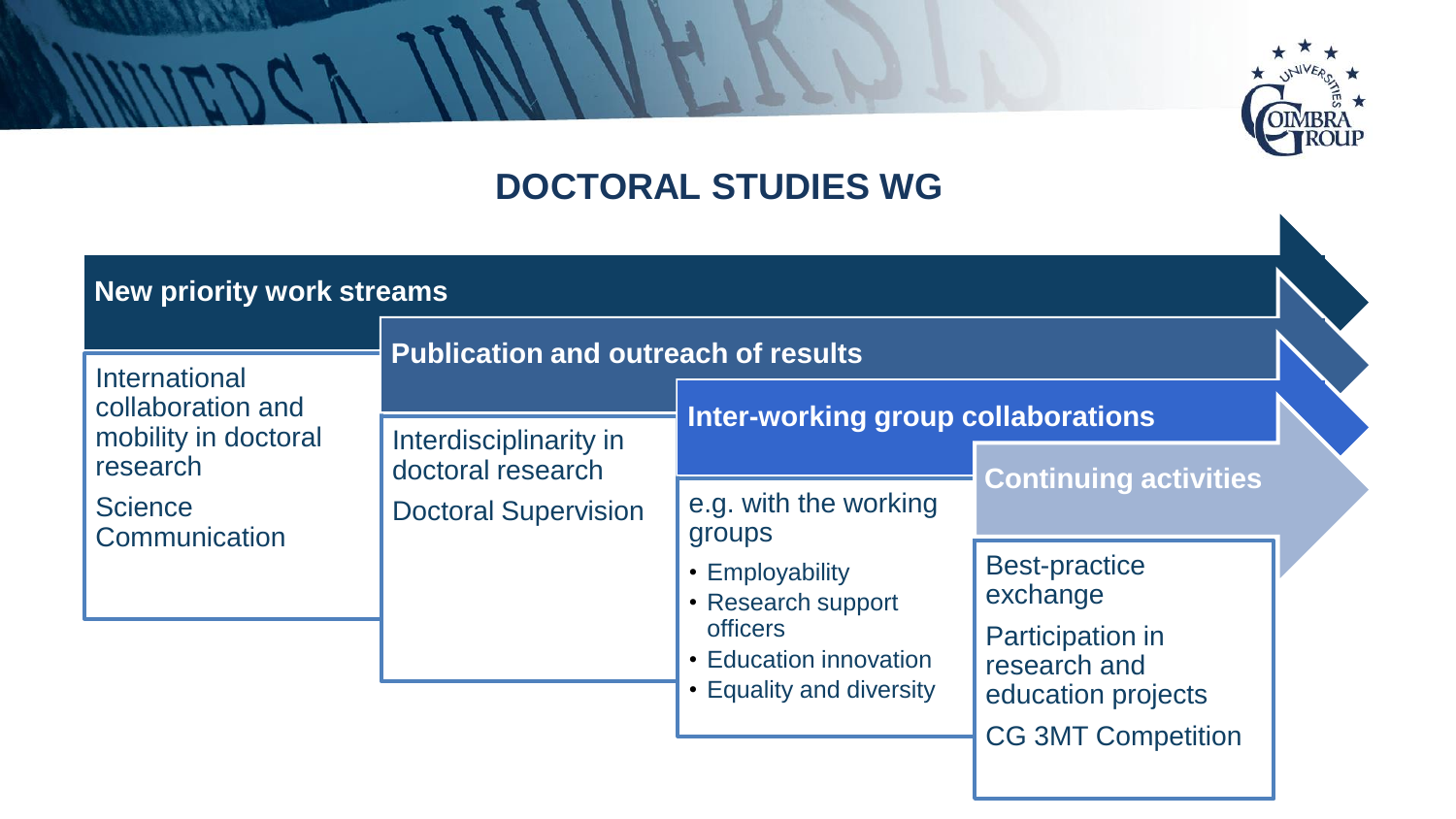

## **EDUCATION INNOVATION WG**

**Experimental Classroom** ✓**Learning spaces adapted for education innovation**



**University of Uppsala** 

**SDOCES Webinars** <u>development</u> **INNOUATION** professional Internationalisation enhanced **EDUCATION** cummiculum ✓**Virtual exchange for internationalization at home and internationalization of the curriculum**

✓**Teaching, learning and staff development activities in CG universities**

✓**Webinars (open to the CG Universities, focused on thematic EDU WG activities)**



✓ **Technology-enhanced teaching and learning (gamification, virtual learning spaces, augmented & virtual reality, learning analytics)**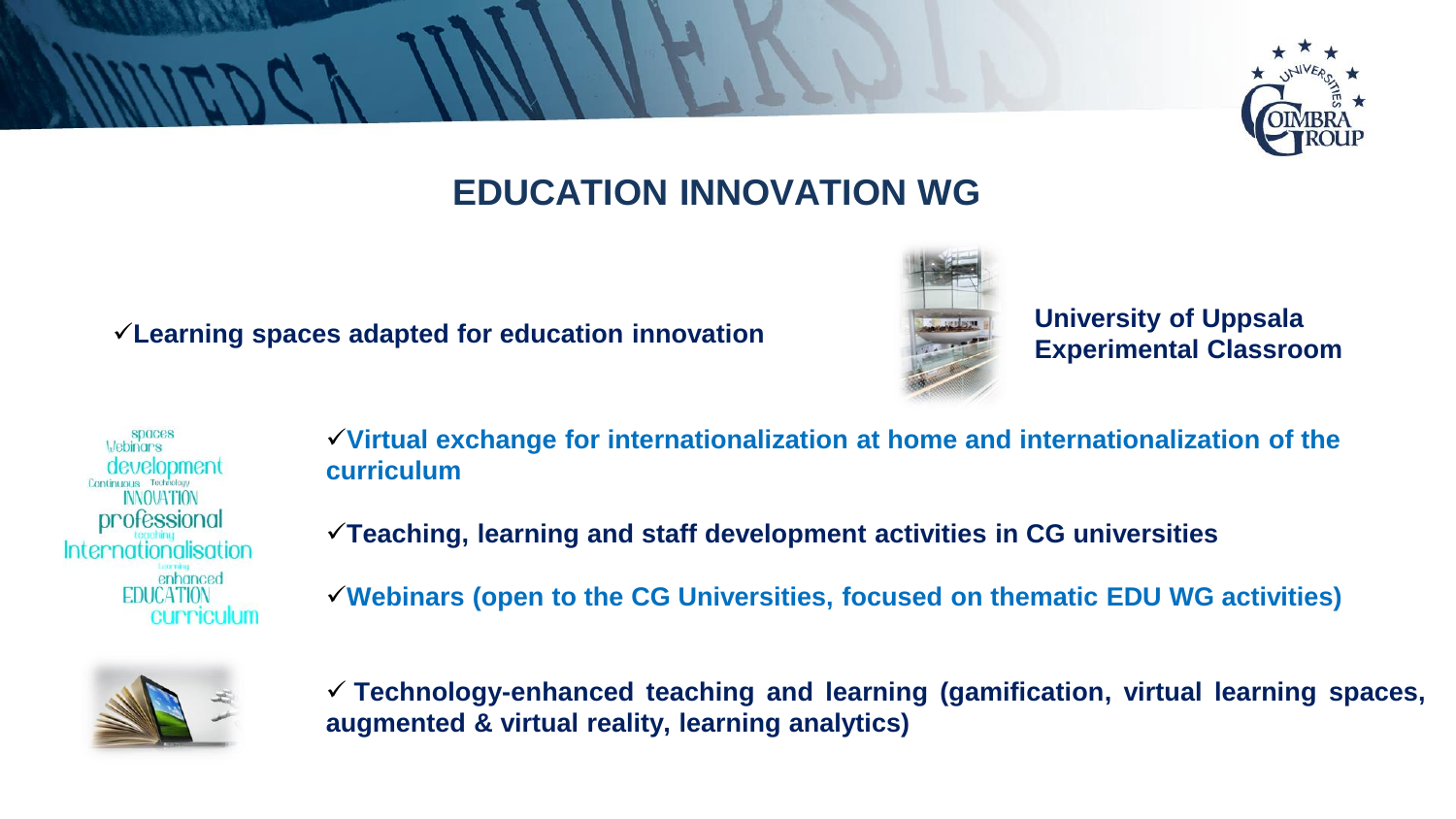#### **DIMBRA OUP EMPLOYABILITY WG Collaboration How can these skills**  with Education **be embedded? Future Skills What practice**  Innovation WG? *What skills areas are*  **works?**  *crucial Transferable?* **How can skills be**  *Career management?*  **recognised? Which skills are supported How can microby IM? credentials support IM …opportunities and Microskills development challenges for embedding credentials and career Embedding and/or badging? management? Employability** *What are they? CS as educators What opportunities do they present for CS as consultants careers & employability?*  **International mentoring (project rolling forward What role do microfrom previous credentials have in work plan) embedded employability?**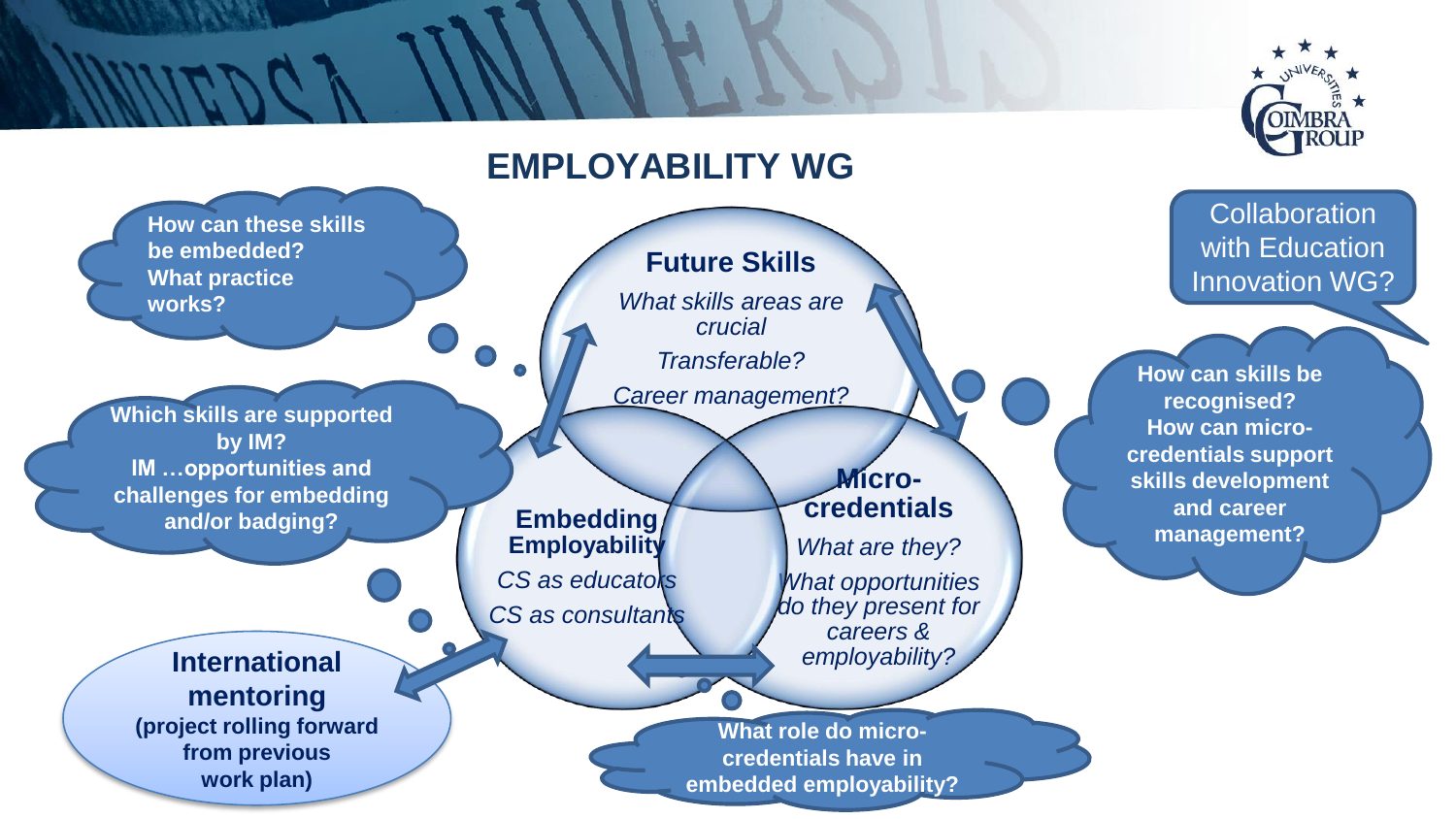

## **EQUALITY AND DIVERSITY WG**

- **ED WG as a 'think tank'**
- **Gender Equality Plans** as a crucial tool of equal opportunities and EDI strategies in research and academia, particularly from an intersectional perspective.
- **Academic freedom** (in relation to the Woke movement, cancel culture, gender equality, freedom of expression of identity / opinion, ED WG as a political voice, decolonizing knowledge)
- **Post-covid academia and EDI** (questions of human and financial resources, diversity, inclusivity, care, time, violence)
- **Data reconceptualization**: EDI and the qualitative/quantitative perspective on data collection, production and use
- **Gender mainstreaming and intersectionality in research & teaching** - promoting the incorporation of diversity into pedagogical practices, collaborative research projects and institutional measures across CG

#### **Key work formats:**

- ➢ Joint webinars and workshops (for CG universities and across Alliances)
- ➢ Cooperation and collaboration with other **WGs**
- ➢ Consultations and cooperation across Alliances of participating ED WG universities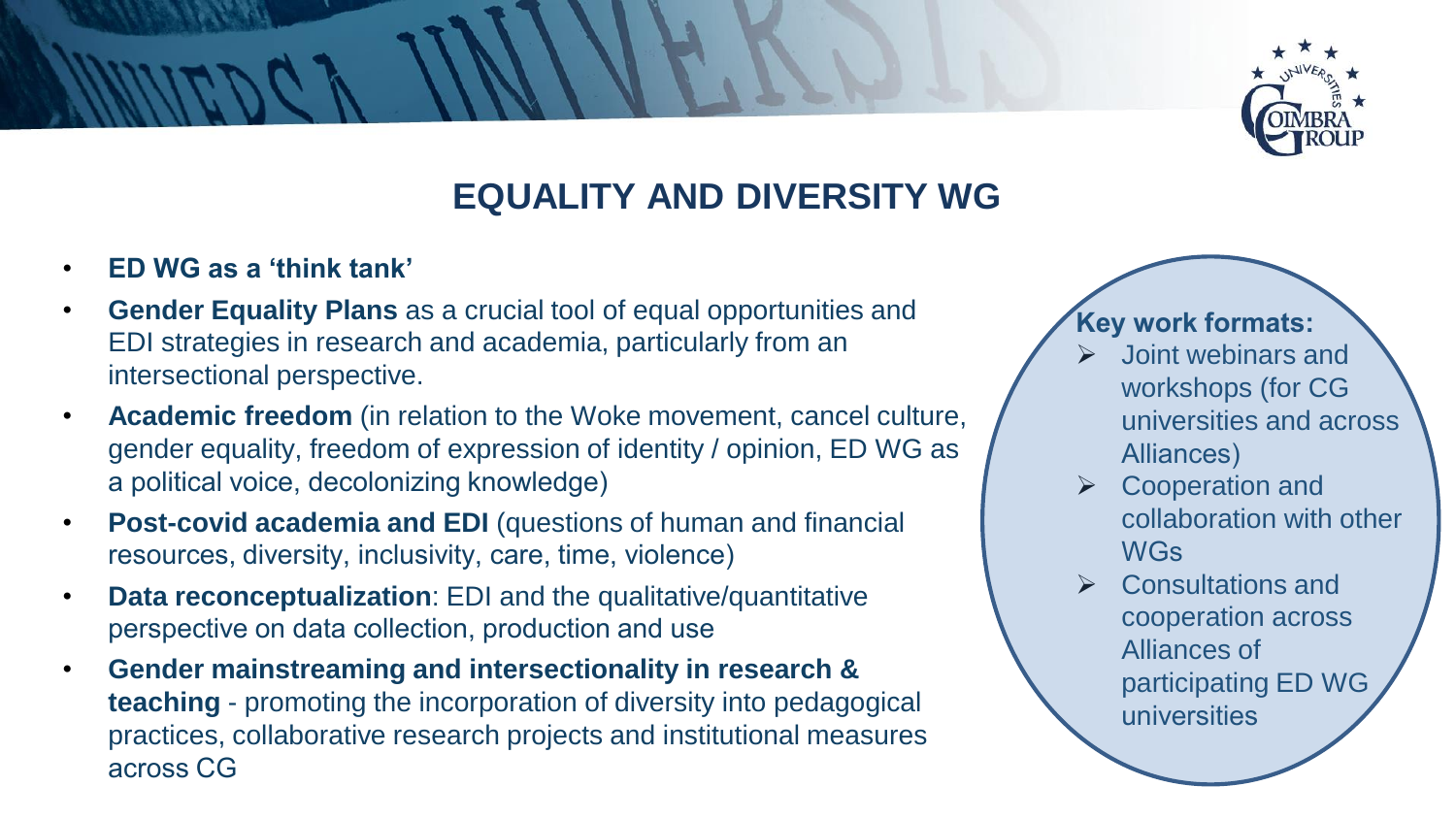

## **HERITAGE WG**

#### **Priorities 2022-2025**

- ➢ **Cultural heritage seminars and publications**
	- *Colonised objects and bodies in Europe* June 2022
	- *Seminar series publication end 2022*
- ➢ **Conservation of heritage buildings**
- ➢ **Shared Collections**
	- Sharing collection information
	- Shared story telling
	- Shared exhibitions
	- Shared academic endeavour
- ➢ **Joint projects and grant opportunities**
- ➢ **Promotion and outreach**

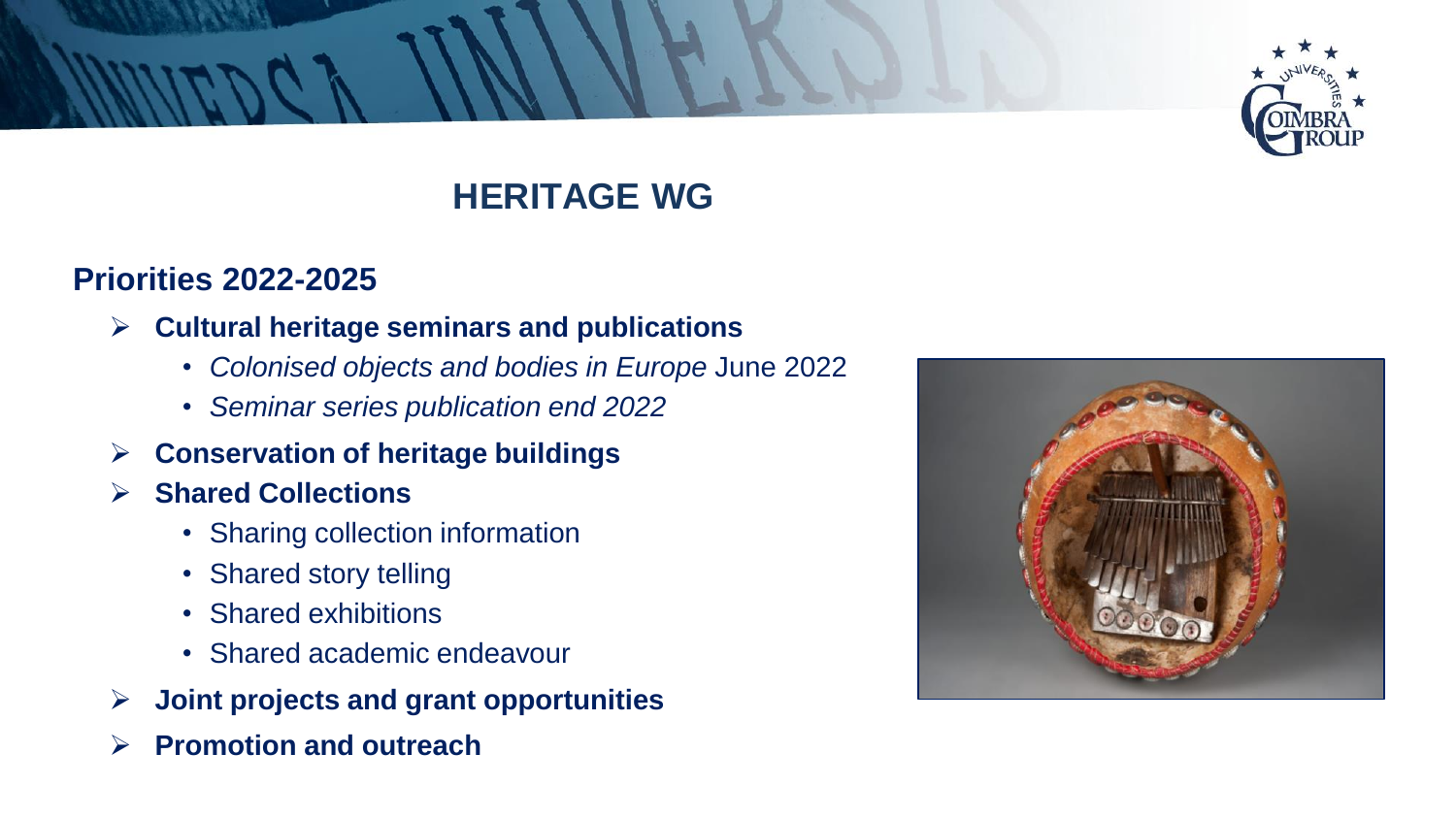

## **LATIN AMERICA WG**



- **Map ongoing activities and priorities for future research collaboration** with Latin America (and the Global South), in collaboration with the Development and Cooperation WG.
- Enable a **platform for exchange with AUGM** in the context of a renewed MoU with CG, in order to develop a concrete plan of action for future collaboration across the two networks (High Level meeting Dec 2022).
- **Engage with EU and Latin America-based institutions to contribute to policy development** that promotes sustainability and socio-economic inclusion in Latin America and that enables a reflection over the role of Latin America in global politics and development.
- **Explore funding opportunities across EU programmes** (ERASMUS, Horizon, etc.) **as well as Latin America-focused funding bodies** (UNESCO, World Bank, etc.), to support collaboration across research and education.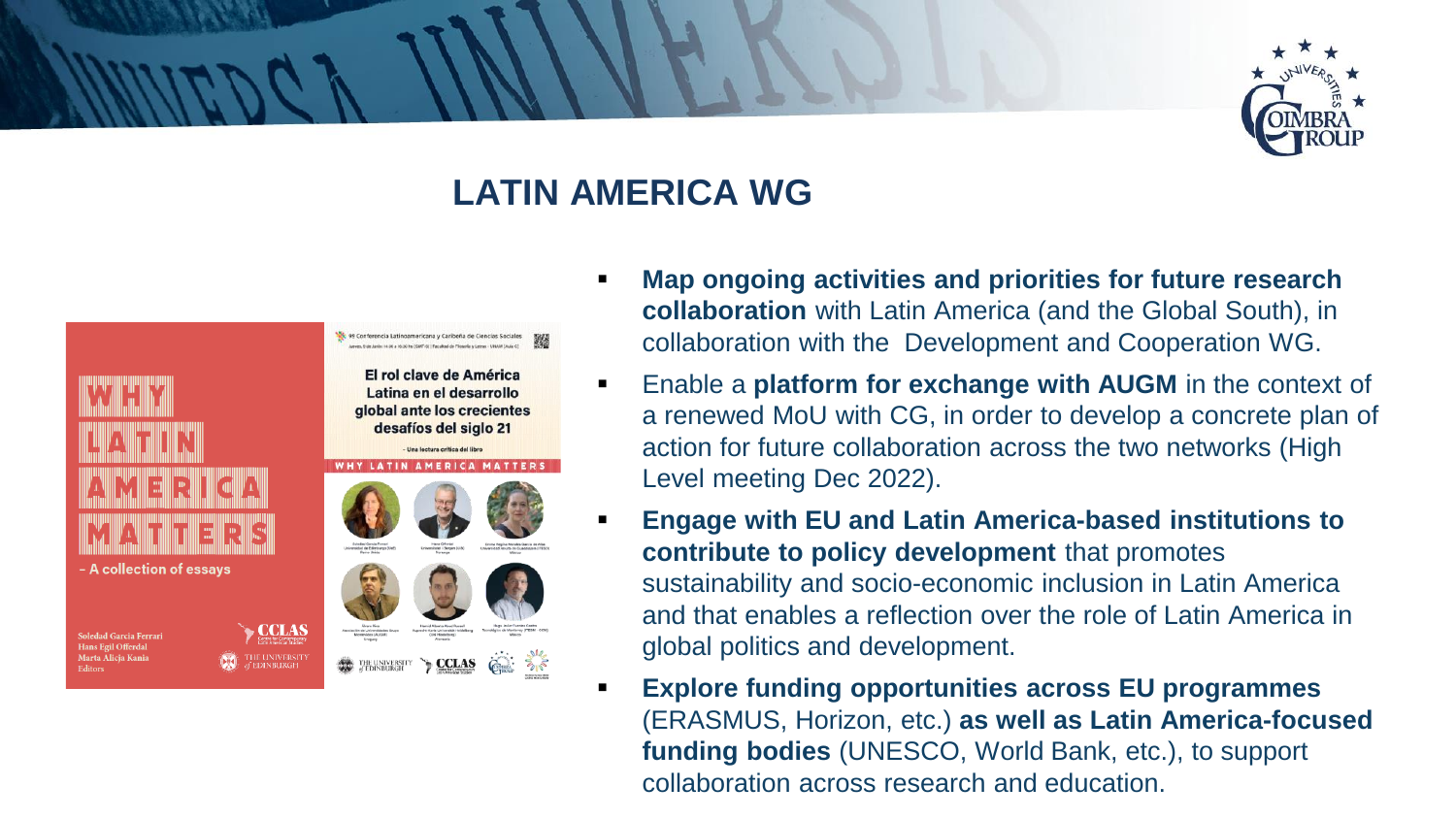

## **LIFE SCIENCES WG**

#### **Master Programs in Life Sciences**

*Coimbra Group Cancer Biology:*  **Project coordinated by the University of Salamanca Partner Universities: Abo Akademi, Barcelona, Coimbra, Köln, Montpellier, Pavia, Salamanca, Tartu, Turku, Utrecht, Vilnius and Würzburg. Online: More than 160 participating research teams and Masters Programs Informations** <https://www.coimbra-group.eu/coimbra-group-life-sciences-masters-programs-master-in-cancer-biology/> **"Erasmus Mundus Master Project" MAD4CANCER coordinated by University of Pavia**

*Coimbra Group Infection Biology***:** 

**Project coordinated by the University of Montpellier Partner Universities: Göttingen, Montpellier, Uppsala and Würzburg.**

*Projects on Heritable Diseases and Aging European Joint Degrees Life Sciences Conferences Student's Mobility*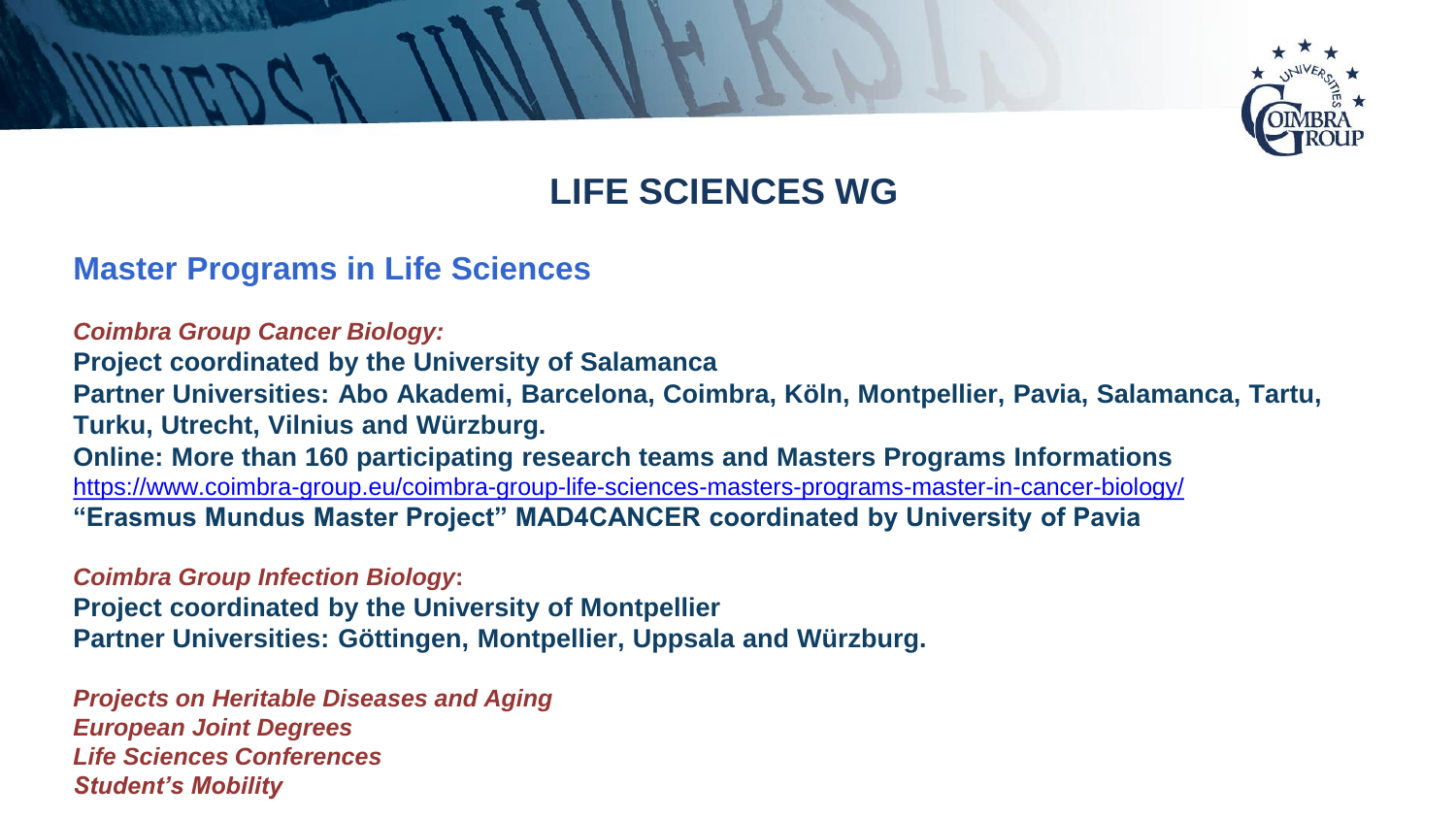

## **RESEARCH SUPPORT OFFICERS WG**

**Priority #1** Research Advocacy and **Priority #2** Research Policy Impact, Integrity and Ethics, Open Science, SSH Integration, Brexit University Alliances, Research Assessment Reform, Higher Education Transformation Agenda

**Priority #3** Training for Research Support Officers Influence Work Programmes, Impact Plans, Interdisciplinary Research, MSCA and ERC

**Priority #4** Sharing of Best Practice Internal Peer Review, Open Science, Integrate RSO with project lifecycle, Incoming Researchers

**Highlight #1** November 2021 joint meeting with team behind the SHAPE-ID toolkit Exchange on supporting interdisciplinary research, with the SHAPE-ID toolkit as an example

**Highlight #2** March 2022 joint meeting with EARMA*impact* Exchange on supporting researchers with describing impact and formulation of recommendations for universities and the European Commission towards simplification.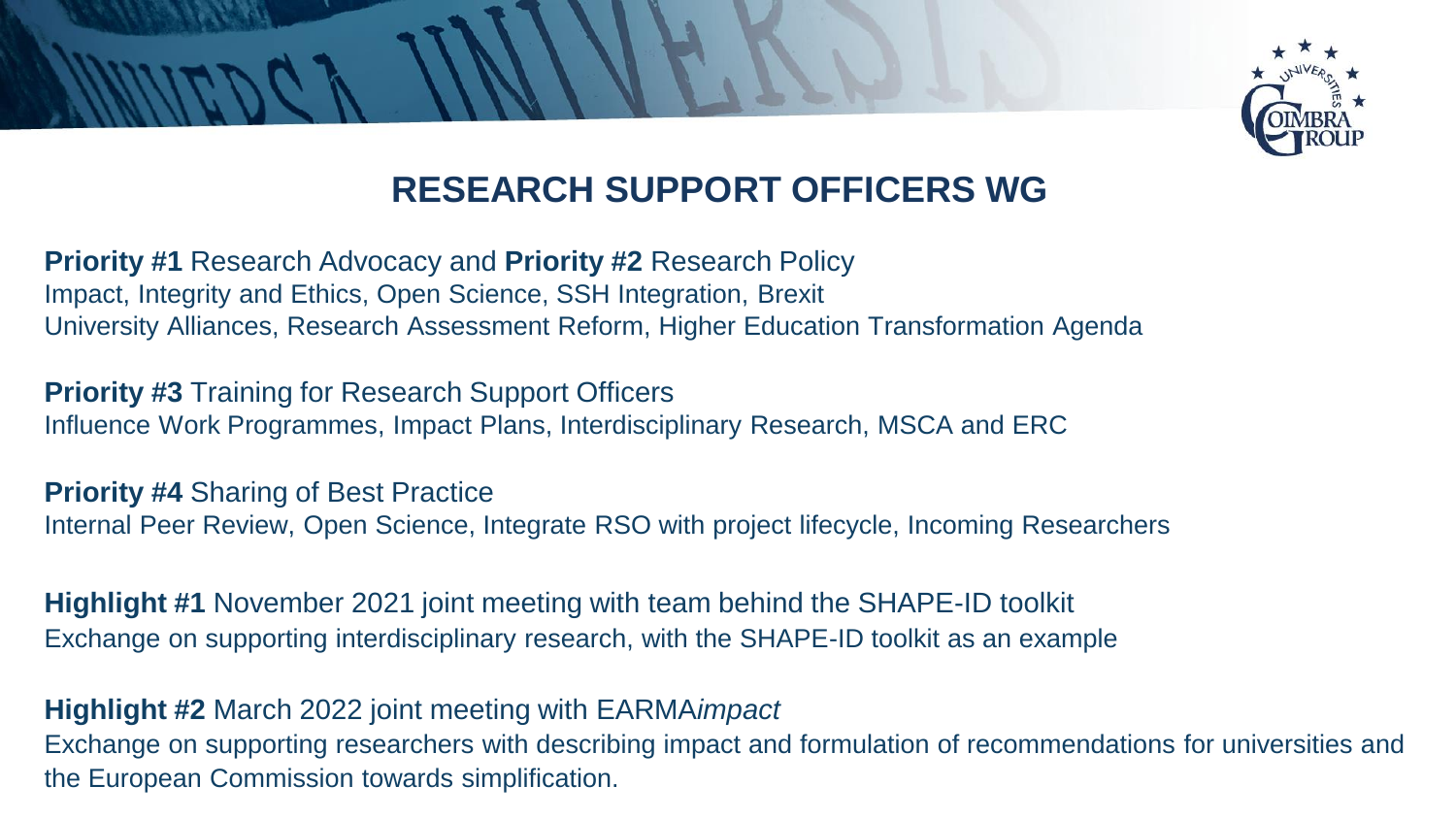

## **SOCIAL SCIENCES & HUMANITIES WG**

The SSH WG continues to strengthen and promote the research possibilities of the member universities

#### *Recent highlights:*

- "Walls, Laws and Migrations" workshop organized as an open online workshop in May, 2021
- Virtual presentation event of the new UN Library platform in April, 2022
- Strengthening internal communication across the member universities in 2021–2022; SSH one-pager and a list of large Covid-19 research projects

#### *Priorities for 2022–2025:*

- Participating specific Horizon calls in which SSH research of the Coimbra Universities might find success
- Promoting sustainable development, in addition to the migration and digitalization and machine learning, as the third research theme in future activities